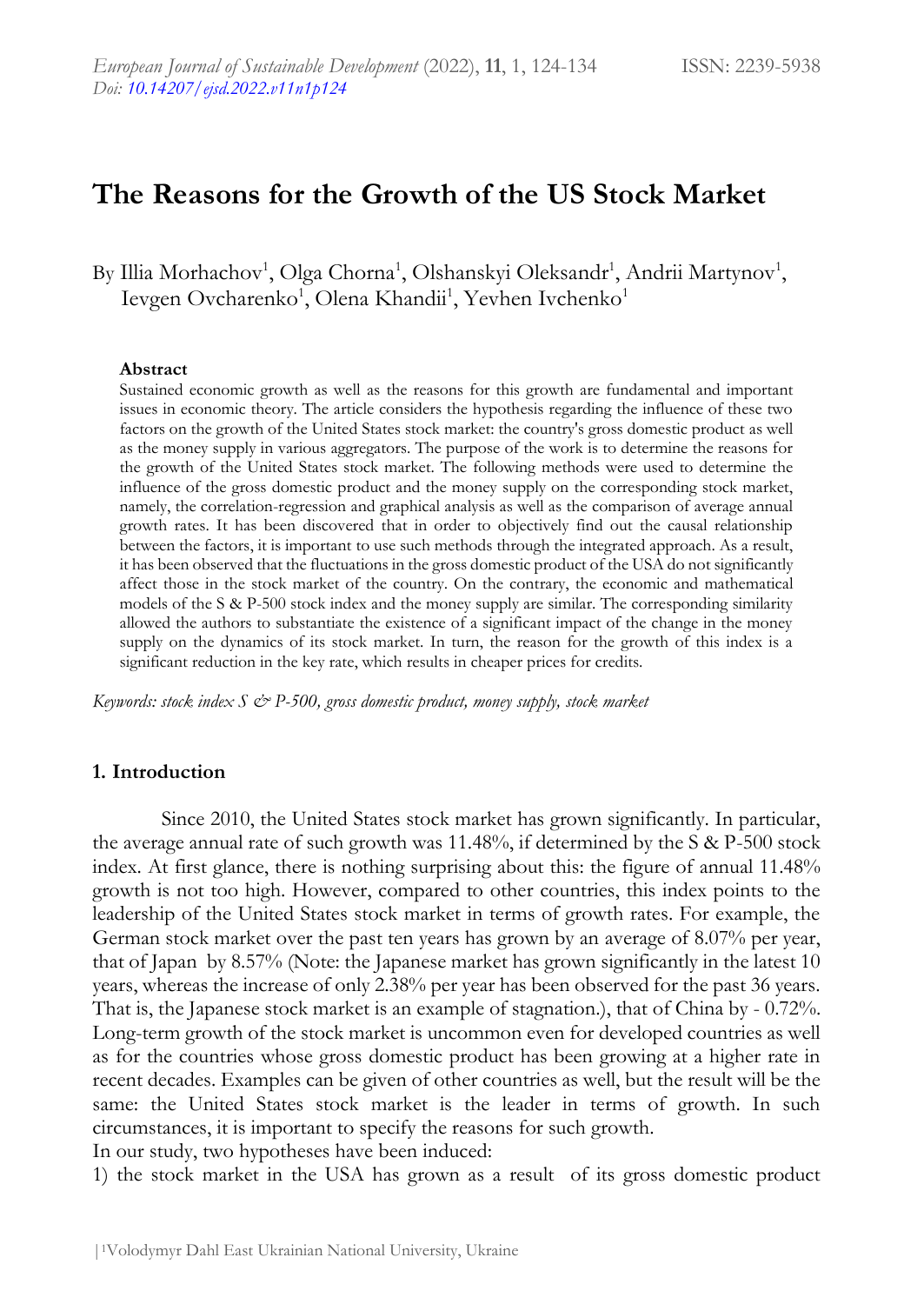dynamics;

2) the United States stock market has increased resulting from the corresponding movement of the United States money supply (in dollars) in M1 and M2 aggregators.

Sustained economic growth as well as the reasons for this growth are fundamental and important issues in economic theory.

Since corporate profits are part of the country's gross domestic product, and the size and dynamics of profits affect the price of the stock, it is the dynamics and fluctuations of the country's gross domestic product that have been chosen as a factor that influences the country's stock market.

On the other hand, the growth of the money supply in the country increases the opportunities for buying securities as well as other assets. Therefore, growth of the money supply in the country has been chosen as the second factor affecting the country's stock market. The increase in the money stock results in inflationary processes and price rise for almost all goods. But inflation takes place in response to the unsecured money issued mainly to cover the budget deficit.

When considering this factor, it should be mentioned that securities, unlike other goods, are purchased not for consumption, but for increasing the capital. That is, if there is money, securities can be bought without using the concept of "sufficiency." At the same time, the investor compares the value of money in the financial market and the profitability of securities. When the value of money is significantly reduced (that is, the key rate is reduced) in the stock market, it is credit resources that are used to purchase securities, usually corporate shares. At the same time, such money is not issued to cover the budget deficit, therefore, the money supply grows at the expense of the increase in the volume of loans that are used for investments in the stock market. The initial step for retaliatory growth in the money supply is the reduction in the key rate by the Federal Reserve System. In addition, it was in 2020 that the United States of America further developed targeted financial support programs for leading corporations and financial institutions (including funds and banks) to address the impact of the COVID-19 crisis, in addition to a substantial reduction in the key rate. Basically, such financial support was reduced to buying corporate bonds at low rates, which allowed US business structures to have unlimited cheap credit resources. In particular, the investment company Berkshire Hathaway used this opportunity to increase the purchase of shares in leading corporations. Therefore, if China's business structures had a relatively cheap resource - labor, then the US business structures had the capital in the form of credit money.

That is why the growth of the money supply in the economy in various aggregators is considered to be a factor affecting fluctuations in the stock market. It is important to determine the quantitative influence of this factor.

The purpose of the work is to find out the reasons for the growth of the United States stock market.

# **2. Analysis of Recent Research and Publication**

The analysis of recent studies and publications on the subject of the article [1-12] reveals an increased interest in the factors of sustainable growth of the country's economy. The works [1-8] considered close connection of economic growth issues of the countries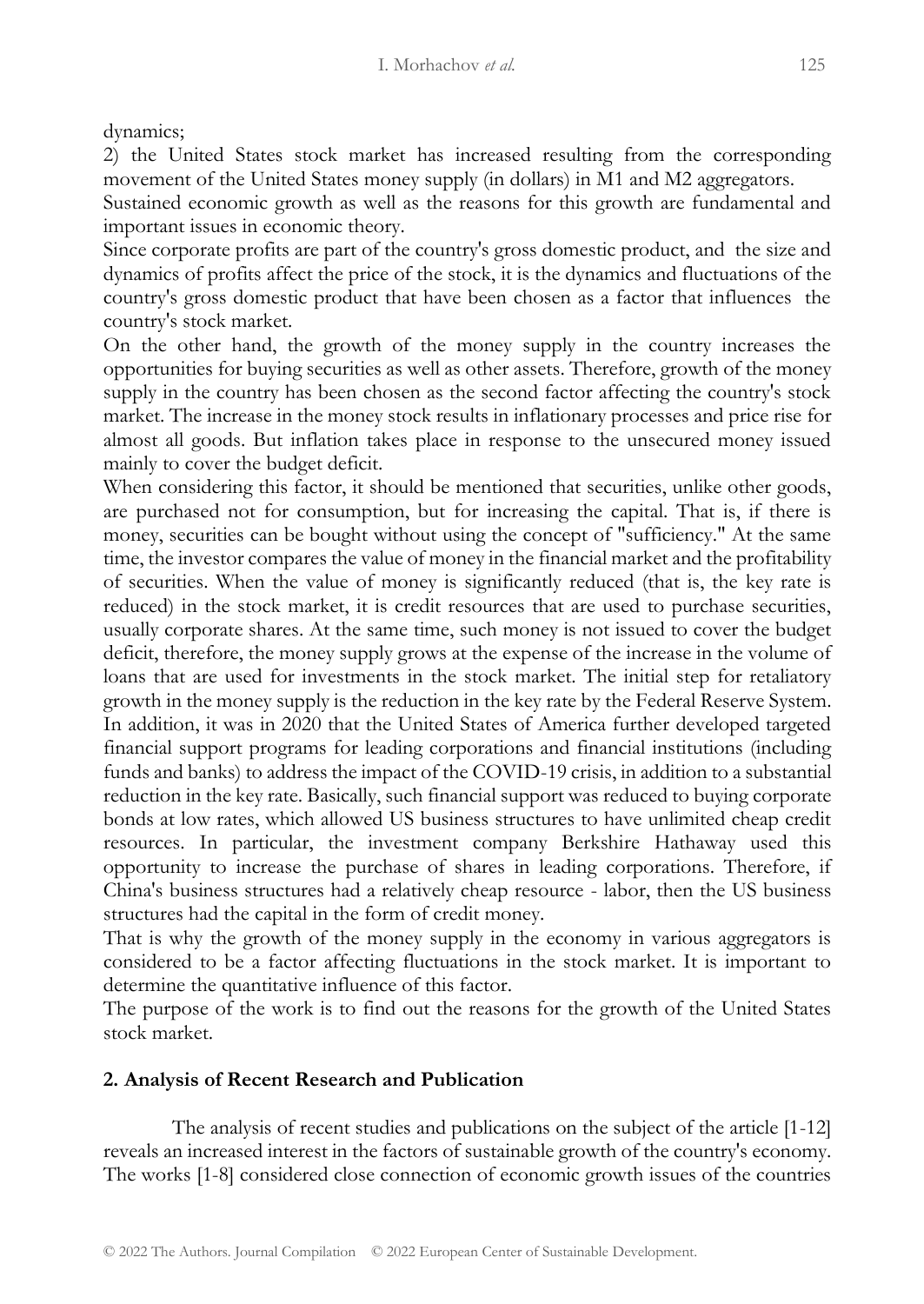with business cycles, that is, the cyclical nature of macroeconomic development. Most aspects of sustainable development of the country's economy lie precisely behind the problems of response cyclicality. In the above works, the gross domestic product of the country and its dynamics are considered as a criterion for the growth of the economy as well as for determining the corresponding cyclicality. It is also logical to consider the dynamics of the country's gross domestic product as a factor in the growth of its stock market.

In particular, [1-8] investigated the relationship between the financial market (crediting) and economic growth with its cyclical nature. In [4], the strengthening of the financial market was defined as a factor in the significant revolutionary economic development of the country's economy. It should be stated that these works [1-8] considered the financial market as a factor of influence on gross domestic product, if the latter is meant to be a criterion and indicator of economic development. In our study, on the contrary, we determine the factors of influence on the stock market, that is, the relationship is inverse. Considering theoretical foundations of our study, one is sure to touch on the scientific contribution of Milton Friedman. Its main positions are set out in [9]. His theories became especially popular in 2008-2009 in the context of the global financial and economic crisis which resulted in their practical application by the governments of the leading countries of the world. That is why, we consider the increase in the money supply in aggregators М1 and М2 as the main reason for the growth of the United States stock market.

## **3. Research Methods**

Standard methods of economic-mathematical modeling, in particular correlationregression and graphical analysis as well as calculation of indices of change in indicators are used as the main methods of research. The formulas of correlation coefficient and the least squares method are not given, since they were estimated using Excel standard capabilities. The average annual growth rate of the stock market was determined by stock indices (S & P-500, DAX, Nikkei 225, SSEC) according to the formula (CAGR):

$$
\text{CAGR} = \left( \left( \frac{V_N}{V_0} \right)^{\frac{1}{N}} - 1 \right) \cdot 100\% \tag{1}
$$

where N is a number of years;

 $V_N$  is the final value of the test indicator;

 $V_0$  is the initial value of the test indicator.

 $N = N_{k} - N_{0}$  (2)

where  $N_k$  is the year corresponding to the final value of the test indicator;

 $N_0$  is the year corresponding to the initial value of the test indicator.

CAGR shows an average annual growth rate in %. More details of using the determination method (CAGR) are given in [13].

A well-known S & P-500 stock index is used as the main benchmark for the growth of the United States stock market. This index includes more than 500 leading American companies with the highest level of capitalization. With the growth of shares of these companies, the S & P-500 stock index increases accordingly. Therefore, we do not take into account the value of bonds and the dynamics of their value.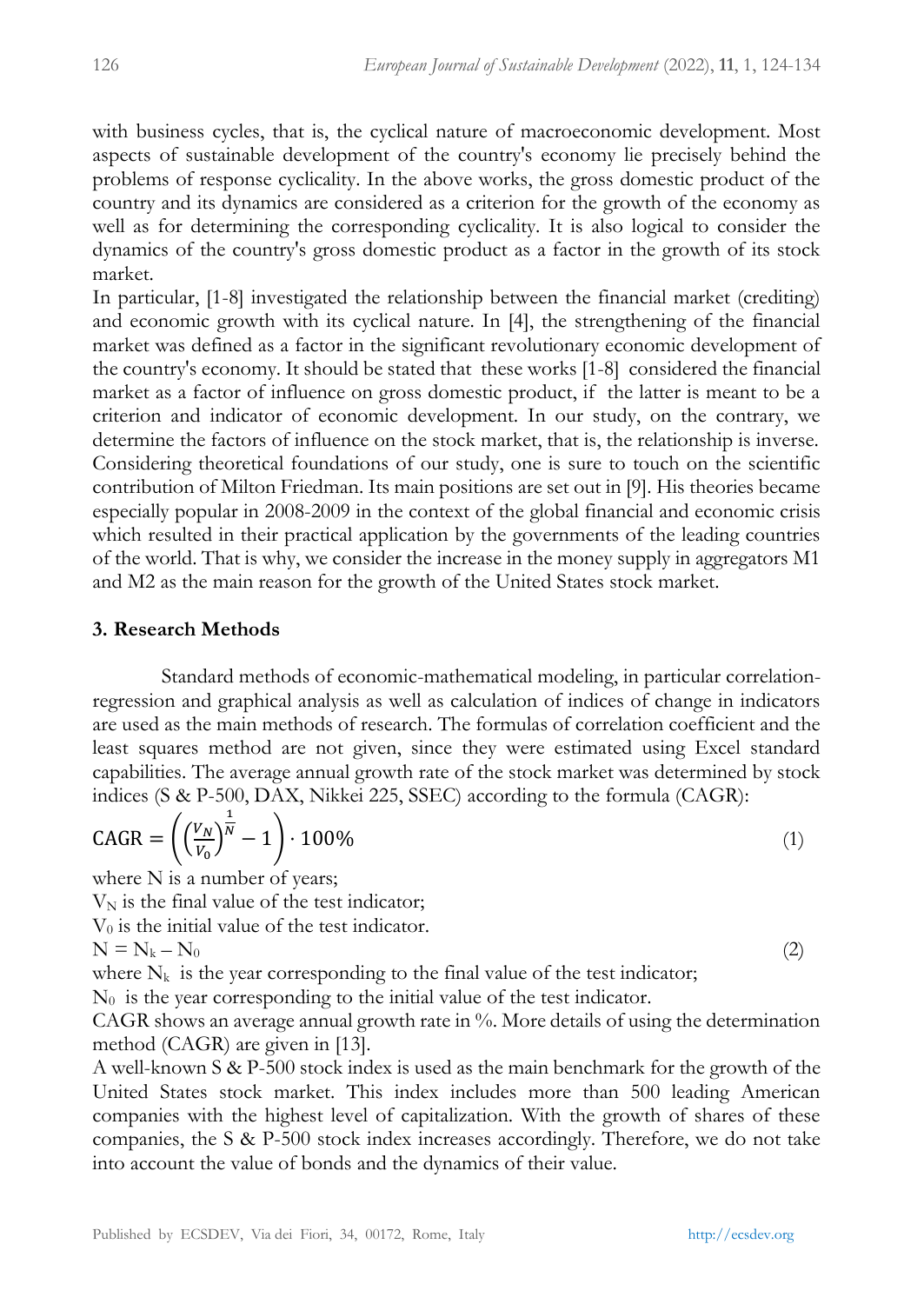# **4. Initial Data for the Study**

Since the gross domestic product of the USA and the money supply in the US dollars in M1 and M2 aggregators are identified as the main reason for the growth of the United States stock market, the corresponding data are given in Table 1.

|      | The value of the | US gross domestic | Money supply of M1  | Money supply of M2  |
|------|------------------|-------------------|---------------------|---------------------|
| Year | S & P-500 in     | product, billion  | in January, billion | in January, billion |
|      | January          | dollars           | dollars.            | dollars             |
| 1980 | 130              | 2857,33           | 383,7               | 1591,4              |
| 1981 | 133              | 3207,03           | 409,4               | 1600,1              |
| 1982 | 121              | 3343,80           | 442,7               | 1769,5              |
| 1983 | 147              | 3634,03           | 475,3               | 1943,2              |
| 1984 | 169              | 4037,65           | 525,3               | 2133,4              |
| 1985 | 177              | 4339,00           | 555,6               | 2322,9              |
| 1986 | 208              | 4579,63           | 620,1               | 2499,6              |
| 1987 | 259              | 4855,25           | 728,5               | 2745,2              |
| 1988 | 247              | 5236,43           | 753,2               | 2836                |
| 1989 | 284              | 5641,60           | 786,2               | 2993,8              |
| 1990 | 352              | 5963,13           | 798,3               | 3164,1              |
| 1991 | 336              | 6158,13           | 825,7               | 3280,1              |
| 1992 | 419              | 6520,33           | 909,3               | 3365,7              |
| 1993 | 438              | 6858,55           | 1027,8              | 3416,8              |
| 1994 | 474              | 7287,25           | 1128,4              | 3473,9              |
| 1995 | 465              | 7639,75           | 1154,4              | 3494,1              |
| 1996 | 617              | 8073,13           | 1130,5              | 3641,7              |
| 1997 | 776              | 8577,55           | 1081,7              | 3820,2              |
| 1998 | 975              | 9062,83           | 1080,9              | 4044,8              |
| 1999 | 1282             | 9630,70           | 1095,3              | 4384                |
| 2000 | 1401             | 10252,35          | 1138,6              | 4628                |
| 2001 | 1373             | 10581,83          | 1094,2              | 4947,5              |
| 2002 | 1130             | 10936,45          | 1193,6              | 5447,1              |
| 2003 | 855              | 11458,25          | 1215,7              | 5783,3              |
| 2004 | 1130             | 12213,73          | 1303                | 6071                |
| 2005 | 1182             | 13036,63          | 1353,7              | 6405                |
| 2006 | 1283             | 13814,60          | 1383,1              | 6713                |
| 2007 | 1443             | 14451,88          | 1355,7              | 7083,9              |
| 2008 | 1380             | 14712,83          | 1379,6              | 7525,5              |
| 2009 | 822              | 14448,93          | 1609,5              | 8283                |
| 2010 | 1070             | 14992,05          | 1665,4              | 8432                |
| 2011 | 1282             | 15542,60          | 1859,1              | 8809                |
| 2012 | 1308             | 16197,05          | 2198,1              | 9723,9              |
| 2013 | 1493             | 16784,83          | 2480,1              | 10454,5             |
| 2014 | 1776             | 17527,28          | 2694,1              | 11036,2             |
| 2015 | 2052             | 18238,30          | 2930,6              | 11714,3             |
| 2016 | 1930             | 18745,10          | 3079,7              | 12492,1             |

**Table 1: Baseline data for the study**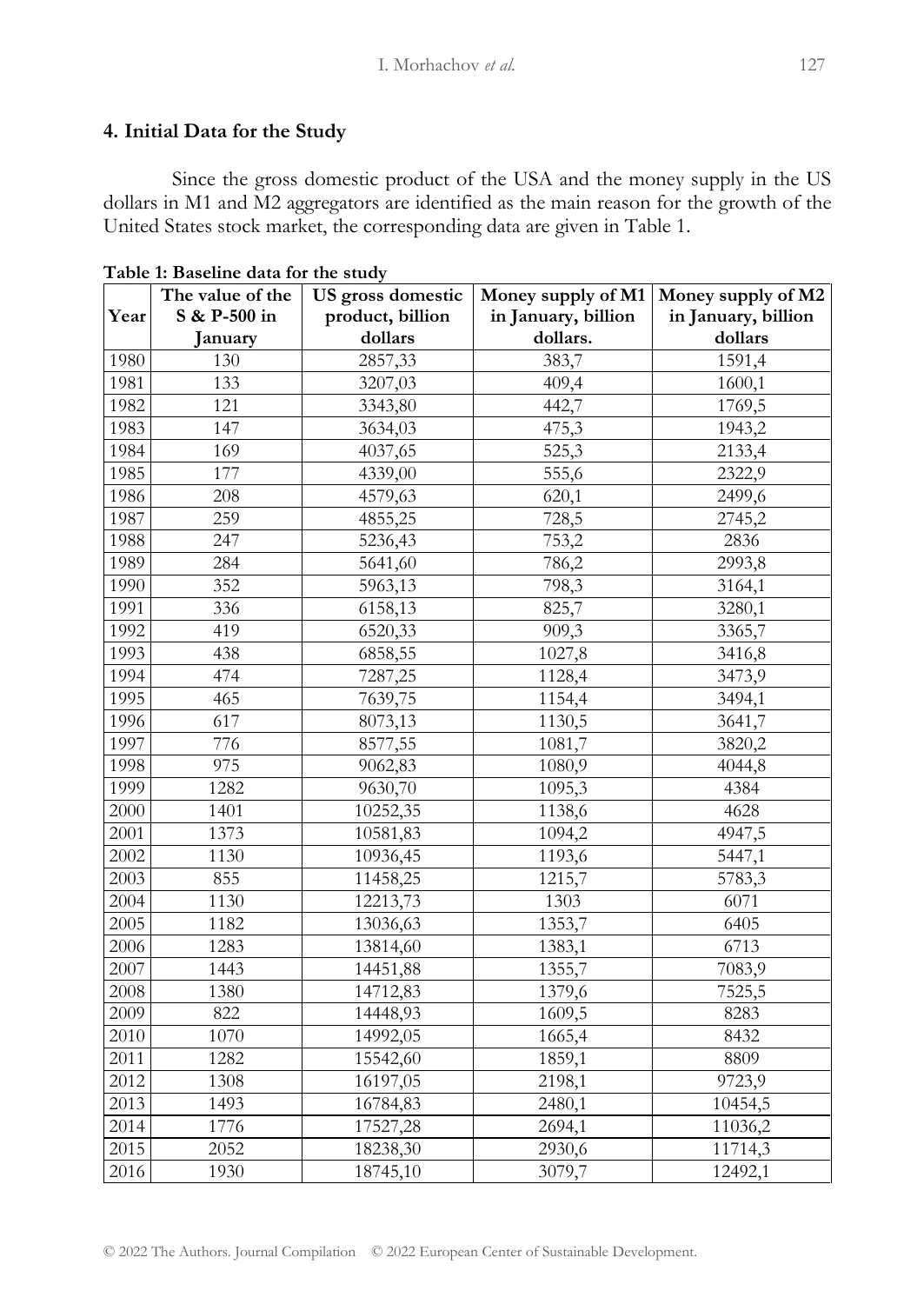| The value of the<br>S & P-500 in<br>Year<br>Januarv |      | US gross domestic<br>product, billion<br>dollars | Money supply of M1<br>in January, billion<br>dollars. | Money supply of M2<br>in January, billion<br>dollars |
|-----------------------------------------------------|------|--------------------------------------------------|-------------------------------------------------------|------------------------------------------------------|
| 2017                                                | 2275 | 19542,97                                         | 3388.8                                                | 13257,3                                              |
| 2018                                                | 2826 | 20611,88                                         | 3581.4                                                | 13864,9                                              |
| 2019                                                | 2595 | 21433,23                                         | 3717.4                                                | 14429,8                                              |
| 2020                                                | 3265 | 20807,27                                         | 3975.4                                                | 15337,7                                              |
| 2021                                                | 3802 |                                                  | 6741.7                                                | 19560,4                                              |

*Source: according to FRED® data service*

## **5. Results**

#### **5.1 Modeling of the American stock index S & P-500**

Graphical representation of the dynamics of the American stock index S & P-500 is given in Fig. 1.



*Fig 1. Dynamics of the American stock index S & P-500 Sources: according to table 1*

According to the economic and mathematical model (Figure 1), the growth of the United States stock market is characterized by the following model:  $V = K \cdot e^{0.076 \cdot X}$  $0.076 \cdot X$  (3)

where Y is the value of S  $\&$  P-500 stock index corresponding to the period X; K is a constant. In our model, its value is 153.5. To determine the growth rate of the test indicator, the value of this constant is not important;

X is the ordinal number of the year.

In the economic and mathematical modeling of the dynamics of the S & P-500 stock index, it should also be borne in mind that over the last 40 years (1981-2021) the average annual growth of the index under study accelerated compared to the previous ones (1941-1981) (Figure 2). Consequently, the stock market grows at a higher rate. In the period 1941-1981, the average annual growth of the S & P-500 stock index amounted to 6.68%, in the period 1981-2021 - 8.74%, and in the last decade - 11.48%.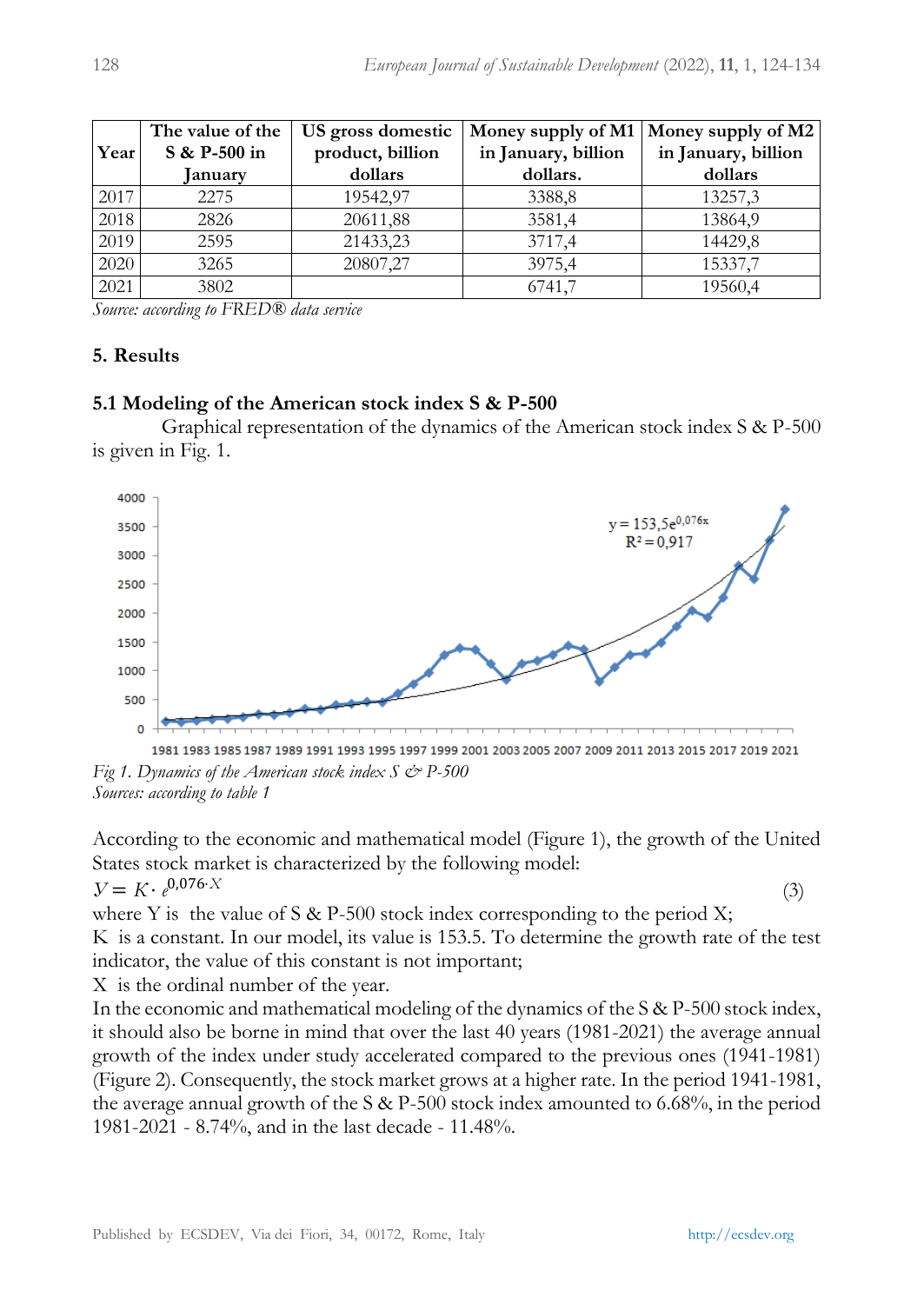

*Fig. 2. Average annual growth rate of the S & P-500 stock index over periods of 40 years Sources: according to table 1*

#### **5.2 Study of the impact of the United States gross domestic product on the S & P-500 stock index**

With the use of the correlation coefficient for the test indicators, the value of 0.9366 for the period 1980-2020 has been obtained. At first glance there is a relationship. However, in this case, we put in doubt the available undeniable relationship of the test indicators based only on the correlation coefficient value. Since both indicators had steady growth, the correlation coefficient value could show the relation even if the indicators were not related. On the other hand, there should be a certain relationship between the gross domestic product and the stock index, and this is an unconditional statement. But we are trying to determine fluctuations in the stock market depending on the changes in gross domestic product. Therefore, graphical analysis is more suitable for fixing such variations. In particular, Fig.3. shows the dynamics of the gross domestic product of the United States of America.

According to Fig. 3, the corresponding dynamics is more straightforward than exponential. Comparison of Fig.1. and Fig. 3. does not allow to detect the coincidence of fluctuations in time.



*Fig. 3. The dynamics in the gross domestic product of the United States of America Sources: according to table 1*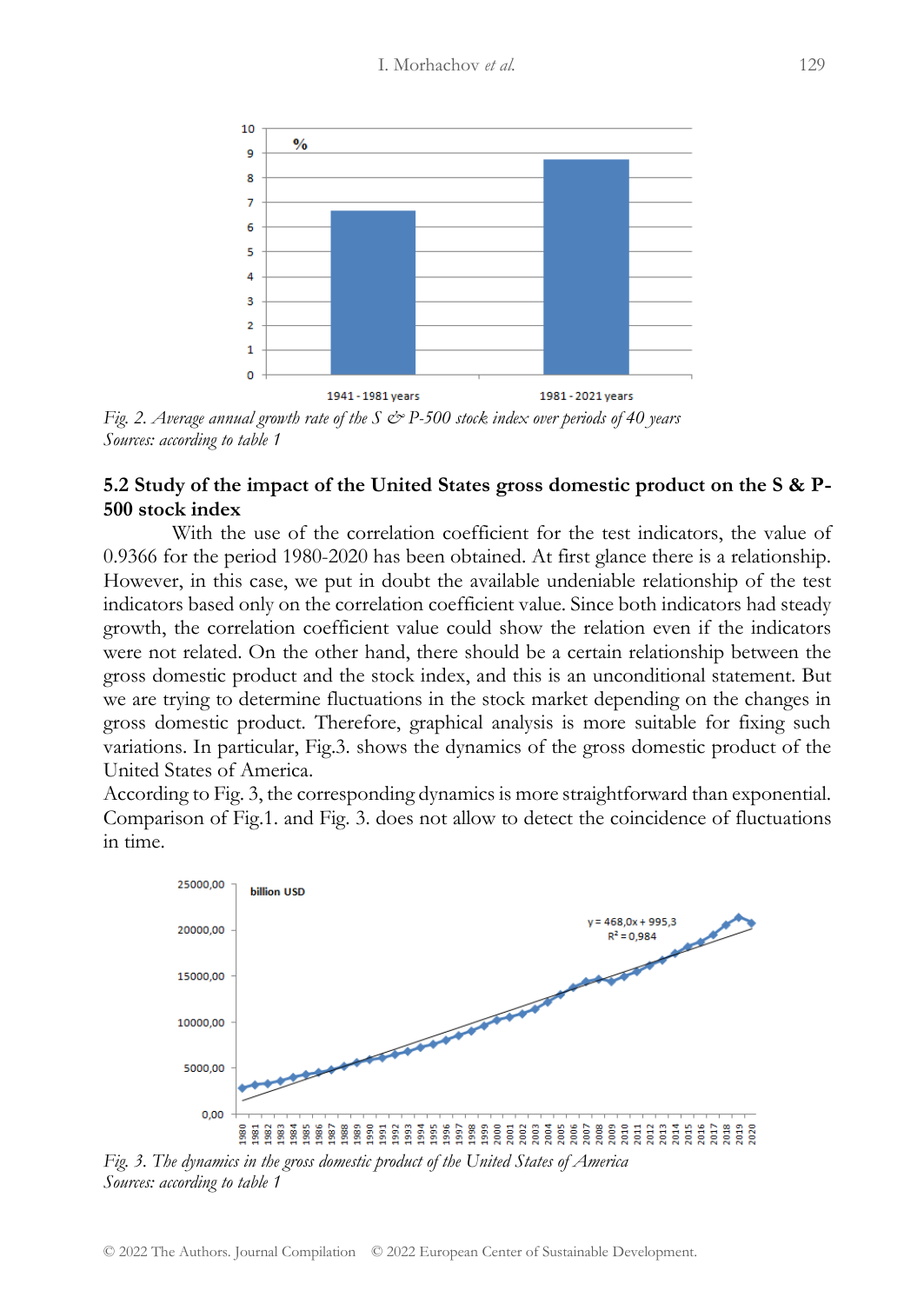The dynamic changes in the indices of test indicators are shown in Fig. 4.

Fig. 4 shows that the fluctuation level in the S  $&$  P-500 stock index is significantly higher than that in the gross domestic product of the United States. As a rule, both the gross domestic product and the stock market decline in recession years, but at different rates. Besides, the significant growth of the stock index cannot be explained by the corresponding growth of the gross domestic product.



*Sources: according to table 1*

It is possible that the relationship regularity is manifested at longer time intervals. According to the formula (1) we determine the average annual growth rate in intervals of 5 years (Table 2).

| Period        | $1980 -$ | 1985- | 1990- | 1995- | $2000 -$ | $2005 -$ | $2010-$ | $2015 -$ |
|---------------|----------|-------|-------|-------|----------|----------|---------|----------|
|               | 1985     | 1990  | 1995  | 2000  | 2005     | 2010     | 2015    | 2020     |
| GDP           | 8.71     | 6,57  | 5,08  | 6.06  | 4.92     | 2,83     |         | 2,67     |
| $S\&P$<br>500 | 6,37     | 14,74 | 5,73  | 24,68 | $-3,34$  | $-1,97$  | 13.91   | 9,73     |

**Table 2: Average annual growth rate in intervals of five years,%** 

*Sources: according to table 1*

Graphic image of Table 2 data is given in Fig. 5.

Table 2 and Figure 5 show a steady downward trend in the gross domestic product of the USA, while the growth rate of the stock index is stochastic. Five-year intervals do not manifest fluctuations in the growth of the gross domestic product of the United States of America, but there are fluctuations in S & P-500. In such time intervals, the hypothesis regarding the effect of gross domestic product on the stock index is not confirmed.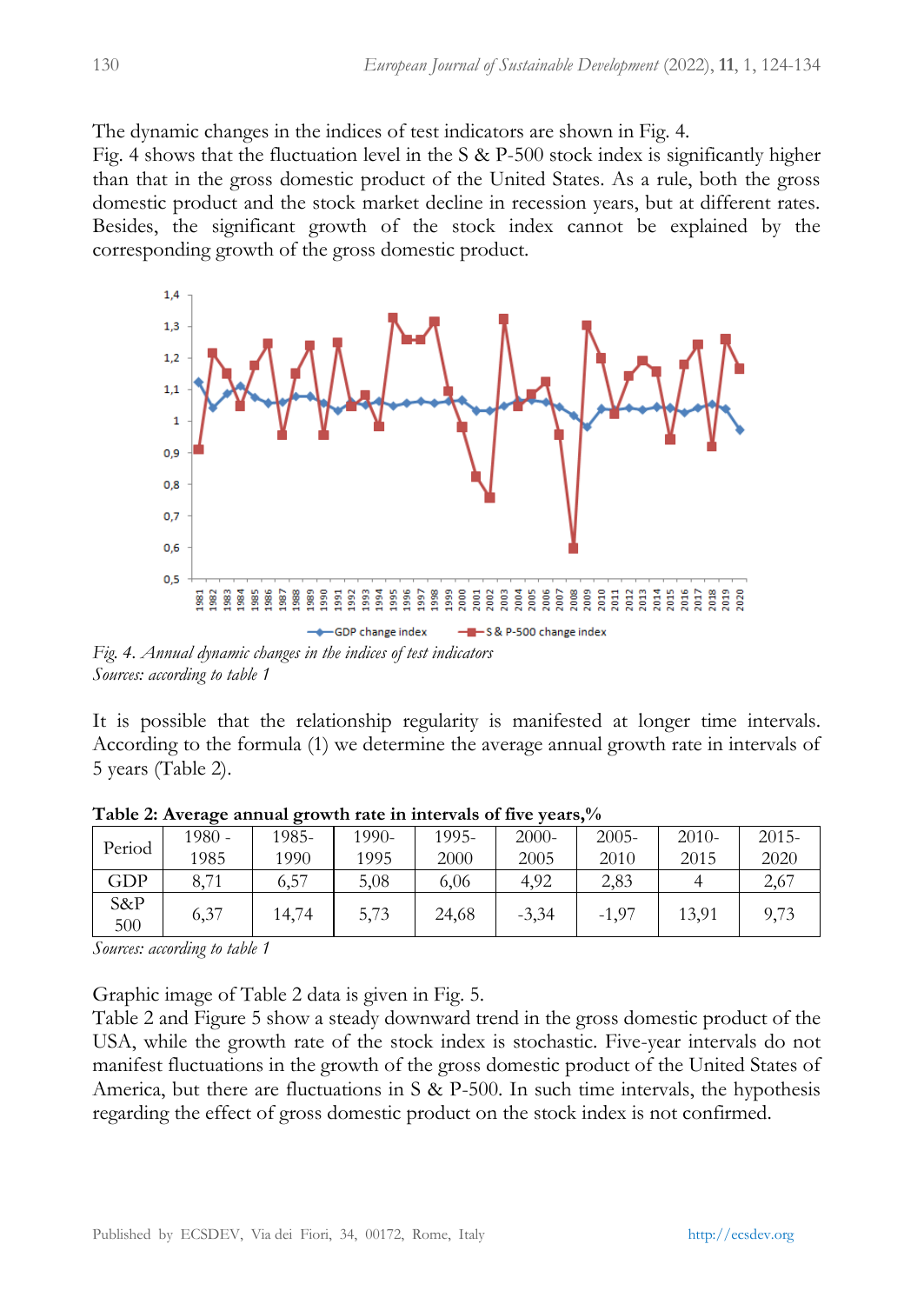

*Fig. 5. Dynamics of average annual growth rate of the test indicators in 5-year intervals Sources: according to table 2*

We can increase the time intervals to 10 years (Table 3).

| adic 9. Iivclage allitual growth late at intervals of ten years, 70 $\,$ |               |           |           |           |  |  |
|--------------------------------------------------------------------------|---------------|-----------|-----------|-----------|--|--|
| . Iepioa                                                                 | $1980 - 1990$ | 1990-2000 | 2000-2010 | 2010-2020 |  |  |
| GDP                                                                      | .63           | ີ         | 3,87      | 3.33      |  |  |
| $S\&P 500$                                                               | $0.4^{-}$     | 14.81     | $-2.66$   | .1.80     |  |  |
|                                                                          |               |           |           |           |  |  |

|  | Table 3: Average annual growth rate at intervals of ten years, % |  |
|--|------------------------------------------------------------------|--|
|--|------------------------------------------------------------------|--|

*Sources: according to table 1*

Graphical image of Table 3 data is shown in Figure 6.



*Fig. 6. Dynamics of the average annual growth rate of the test indicators in 10-year intervals Sources: according to table 3*

Besides, in 10-year intervals, it is impossible to identify the similar nature of the growth rates of the test indicators.

Since the impact of the gross domestic product of the United States of America on the S & P-500 stock index cannot be denied, it should still be recognized that fluctuations in such a factor (gross domestic product) do not result in significant fluctuations in the stock market.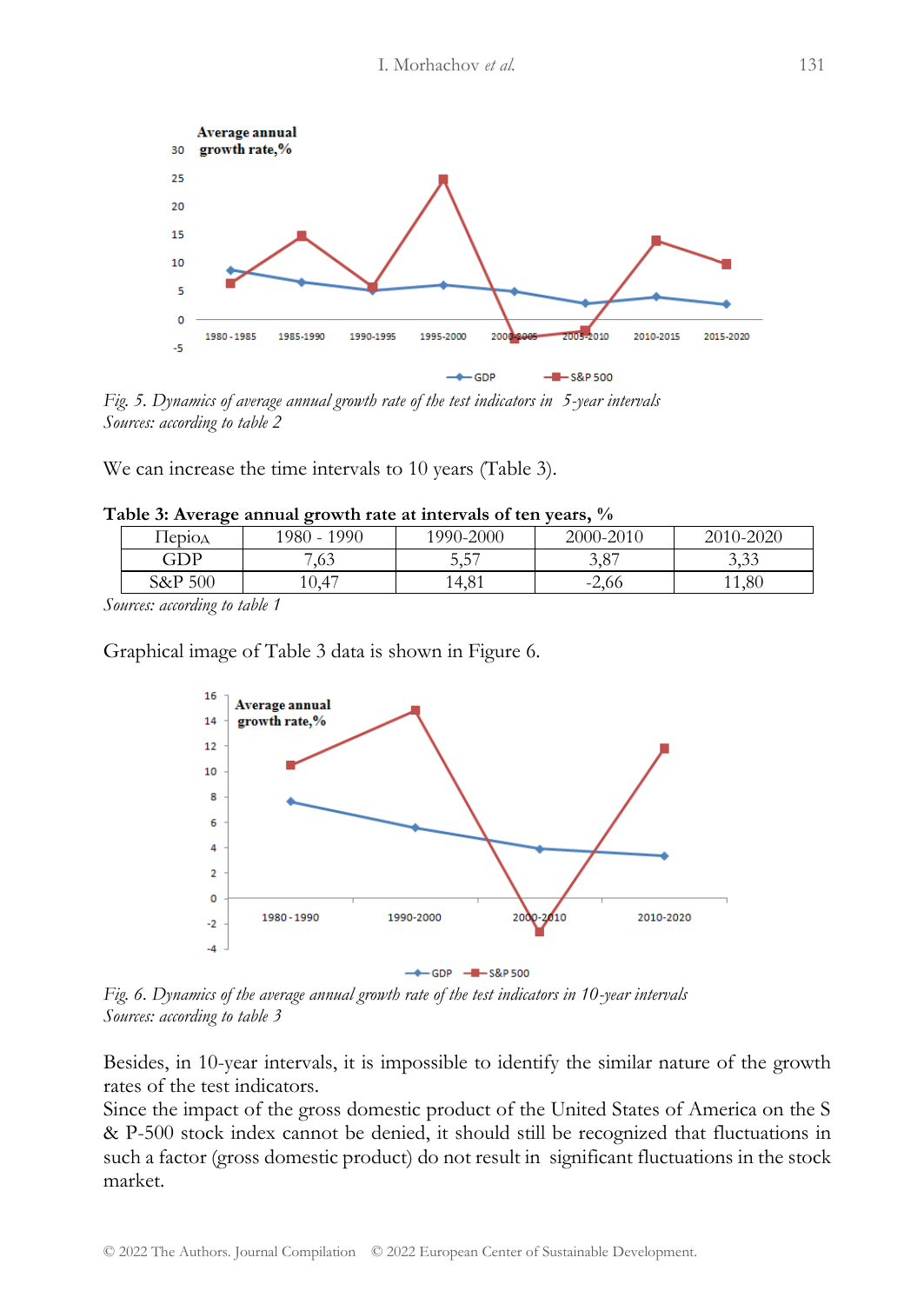## **5.3 Study of the influence of the money supply (in M1 and M2 aggregators) on the S & P-500 stock index**

Graphical representation of the economic and mathematical model of the money supply in the US dollars in the М1 aggregator is given in Fig.7. which demonstrates the exponential nature of the test indicator.

The corresponding mathematical model is as follows:

 $V = K \cdot e^{0.053 \cdot X}$  $0.053 \cdot X$  (4)

where Y is the value of the money supply in the US dollars in aggregator  $M1$ , which corresponds to the time period X;

K is a constant. In our model, its value is 402.6. To determine the growth rate of the test indicator, the value of this constant is not of great importance;

X is the ordinal number of the year.



*Fig. 7. Money supply dynamics in the US dollars in M1 aggregator Sources: according to table 1*

Graphical representation of the economic and mathematical model of the money supply in the US dollars in the М2 aggregator is given in Fig. 8.



*Fig. 8. Dynamics of the money supply in the US dollars in M2 aggregator Sources: according to table 1*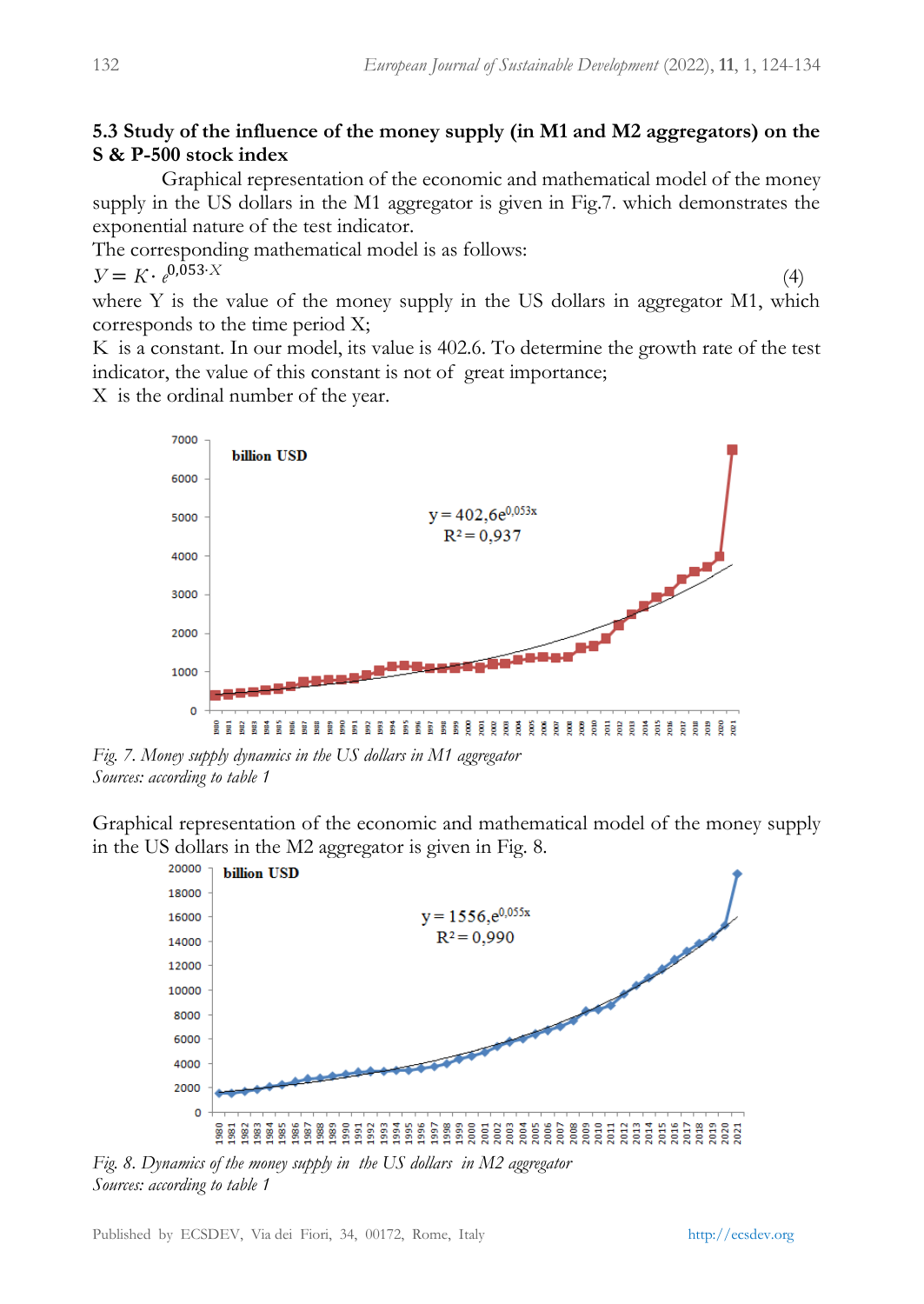Figure 8 reveals the exponential nature of the test indicator.

The corresponding mathematical model is as follows:

 $V = K \cdot e^{0.055 \cdot X}$  $0.055 \cdot X$  (4)

where Y is the value of the money supply in the US dollars in  $M2$  aggregator, which corresponds to the time period X;

K is a constant. In our model, its value is 1556. To determine the growth rate of the test indicator, the value of this constant is not important;

X is the ordinal number of the year.

Comparing the economic and mathematical models of the S & P-500 stock index and the money supply in M1 and M2 aggregators, some similarities should be noted, which gives reason to distinguish these factors as influential on the stock market. If the correlation coefficient is applied to the test indicators, their values will be as follows: 0.937 (S & P-500 related to М1) and 0.953 (S & P-500 related to M2). According to the values of the correlation coefficients, money supply in M2 aggregator is connected more closely with the known stock index.

It should also be noted that the coefficient at "X" in the S & P-500 stock index model exceeds the corresponding coefficients in the М1 and М2 models, which indicates a higher rate of growth of the stock market compared to the money supply. This excess can be explained either by the influence of other additional factors, or by the multiplicative action of M1 and M2 aggregators.

A specific nature of the United States stock market is characterized by the dominance of financial and credit institutions (banks and funds), which simultaneously have access to cheap credit resources as well as to the issue of their own bonds. These institutions are active players in the stock market (buyers of shares). If in March 2020 the key rate in the country fell to almost "0," then such institutions certainly took advantage of this opportunity. In addition, in practice, brokerage institutions can also give loans to their clients (both to large financial institutions and individual investors) in the amount of 25% of the value of shares which are credited to a broker's account on the security of such shares. It is this possibility that creates the effect of the multiplier.

# **6. Conclusion**

Based on the results of economic and mathematical modeling, it was determined that fluctuations in the gross domestic product of the United States of America do not significantly affect the fluctuations in the country's stock market. The study of the impact of gross domestic product on the stock market showed that it is more appropriate to use the regression analysis rather than the correlation one as well as to compare the average annual growth rate according to the formula (1).

Comparison of economic and mathematical models of the S & P-500 stock index as well as the money supply in aggregators М1 and М2 allowed to confirm the hypothesis regarding the impact of the change in the volume of money in the economy on the country's stock market. Faster growth rates of the stock market compared to the increase in the money supply have been observed. An important reason for the growth of the money supply in the United States economy has been accounted for by a significant reduction of the key rate by the Federal Reserve System, which contributed to increasing crediting.